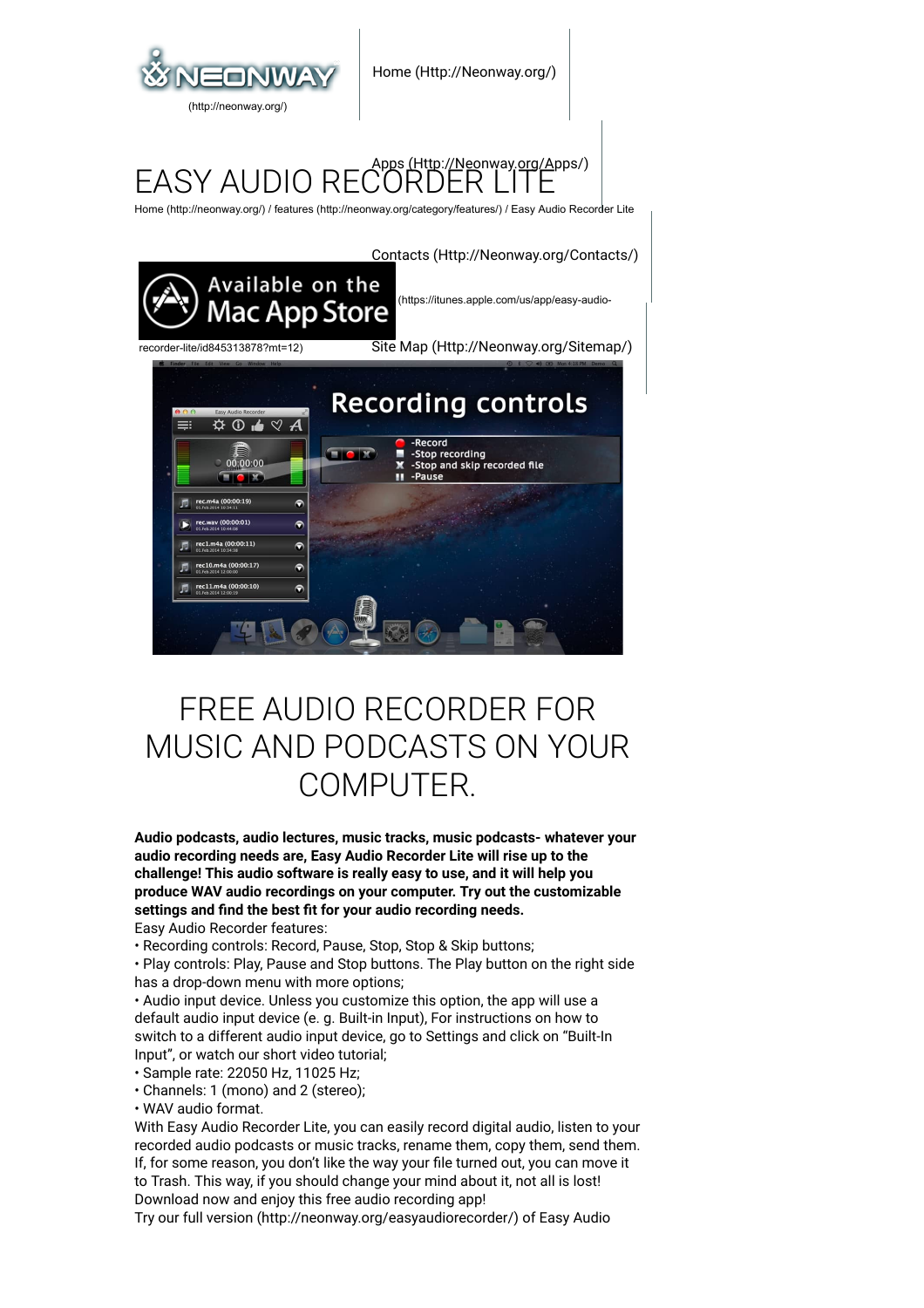#### Recorder! Check out our "How-To" tutorial on YouTube!

 $\equiv$  1/2 [Easy Audio Recorder: recording audio in M4A, W](https://www.youtube.com/watch?list=PLuaVbnfoG3qf1Gz_IxNRqq5ta8TEJWEyE&v=iicgsWzZzzY).  $\otimes$ 



### WHAT'S NEW IN VERSION 1.6:

- The "Move to Trash" option instead of permanently deleting files;
- All recorded files are sorted chronologically, from the newest to the oldest;
- Resolved the issue of handling/backing up audio files in emergency cases

(e.g. per outage, errors due to unknown reasons);

- Reduced app size (around 1 MB);
- Improved "Share" and "Like/Join Us" functionality;
- Bright green "Today" labels highlighting the files recorded on that day;
- Cross promotion banner that you can close;
- Video tutorial.

#### WHAT'S NEW IN VERSION 1.5.1:

- Fixed the pause button on play-out;
- Small GUI changes and a cross promo.

## RELATED POSTS



(http://neonway.org/easyaud

Easy Audio Recorder [\(http://neonway.org/easyaudiorecorder/\)](http://neonway.org/easyaudiorecorder/)

No Comments Yet.

#### LEAVE A COMMENT

| Name*   |  |
|---------|--|
| E-mail* |  |
| Website |  |